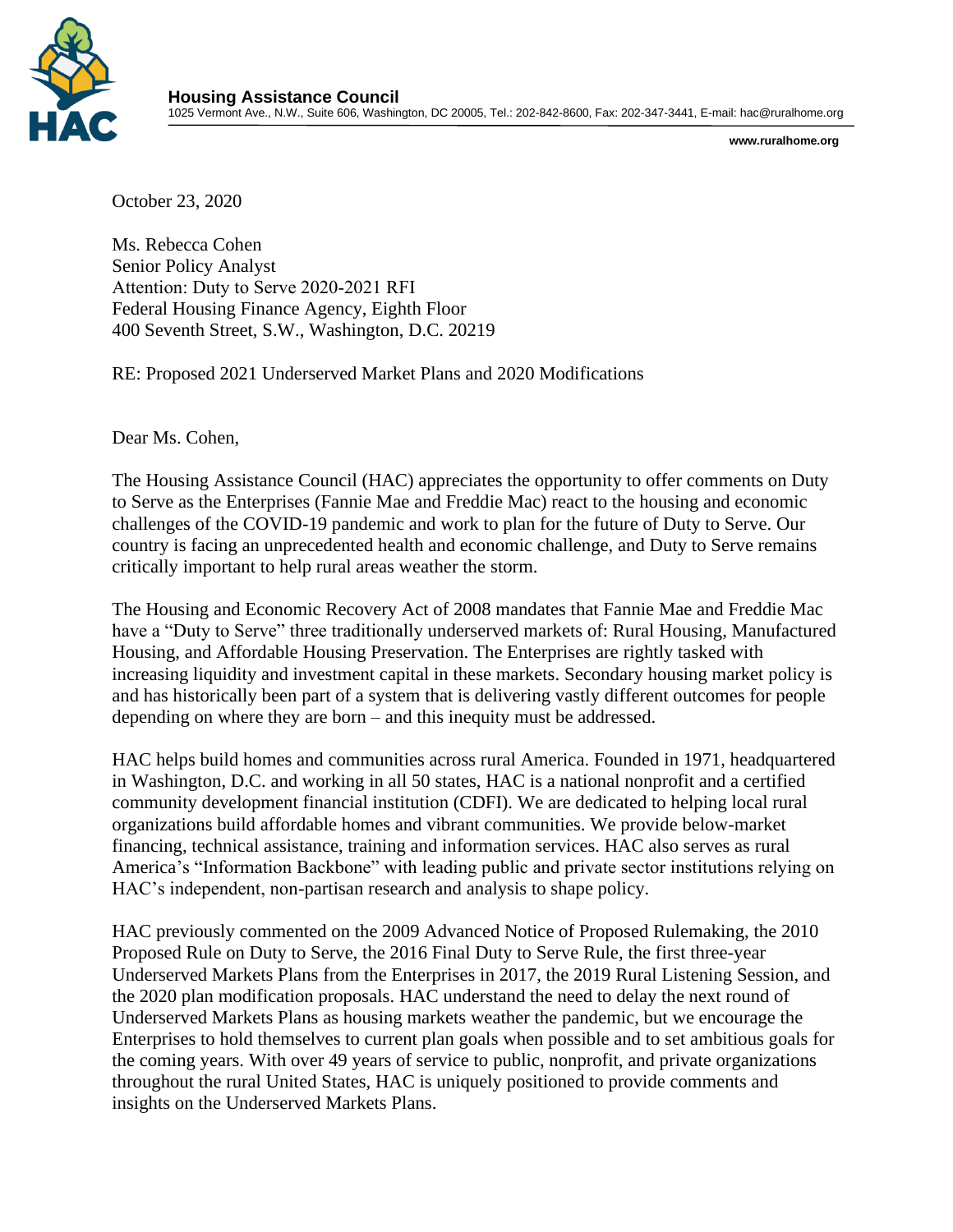# **GENERAL COMMENTS REINFORCING THE IMPORTANCE OF "DUTY TO SERVE"**

As a strong advocate for the Duty to Serve provisions of the Housing and Economic Recovery Act of 2008, HAC appreciates the time, effort, and resources FHFA, Fannie Mae, and Freddie Mac have undertaken to develop and implement their Underserved Market Plans. The core of HAC's work for nearly five decades has been rural and underserved communities. HAC understands the complexities and difficulties of working in these communities. HAC also understands the promise and possibility of Duty to Serve to affect real and measurable change in these long overlooked and largely forgotten communities and people. HAC firmly sees Duty to Serve as a social justice issue. In an era in which racial and economic inequities are top-of-thefold news stories, we can use Duty to Serve to go past minimum promised levels of loan purchase and try to fundamentally shift the lives of Black, Hispanic, Indigenous and persistently poor families.

We appreciate the staff power and effort that FHFA and the Enterprises have invested thus far in Duty to Serve, and we look forward to assisting you to build on the work of the last several years, react to the challenges of COVID-19, achieve the Duty to Serve mandate, and continue to improve liquidity and access to affordable housing in underserved markets.

**With the Release of More Data, Duty to Serve and Safety and Soundness Can Complement One Another to Improve Mortgage Access in Rural Communities.** HAC and our rural stakeholders understand the importance of operating in a safe and sound manner when extending financial services, especially during the current uncertain economic outlook. Careful evaluation combined with improved data collection will help ensure a safe and sound operation of the Enterprises while simultaneously reducing risk and helping stimulate quality housing development for low-income families in rural markets.

In order for HAC and others to engage in education about and advocacy for Duty to Serve with rural communities and policymakers, more transparent evaluation methods and outcomes data needs to be made available. HAC would encourage the FHFA issue more detailed evaluations of the Enterprises' work on Duty to Serve. Such a robust evaluation would help both policymakers and the target markets understand the impact of Duty to Serve, and identify areas for expansion, improvement, and tailoring.

**Strong Partnerships are Essential to Duty to Serve's Success.** As part of their plans, the Enterprises have been endeavoring to partner with existing housing providers including local, regional and national nonprofits, tribes, and Community Development Financial Institutions (CDFIs) who already work in these communities. HAC strongly supports this approach and encourages the Enterprises to further maximize these strategic partnerships within their Duty to Serve efforts in rural communities. These entities have the experience, local trust, and insights to help Fannie and Freddie meet their duty in these often hard to reach areas. Community-based and mission-aligned organizations are all too often the only local organizations providing affordable housing for low-income people in rural areas. Rural housing developers often face difficult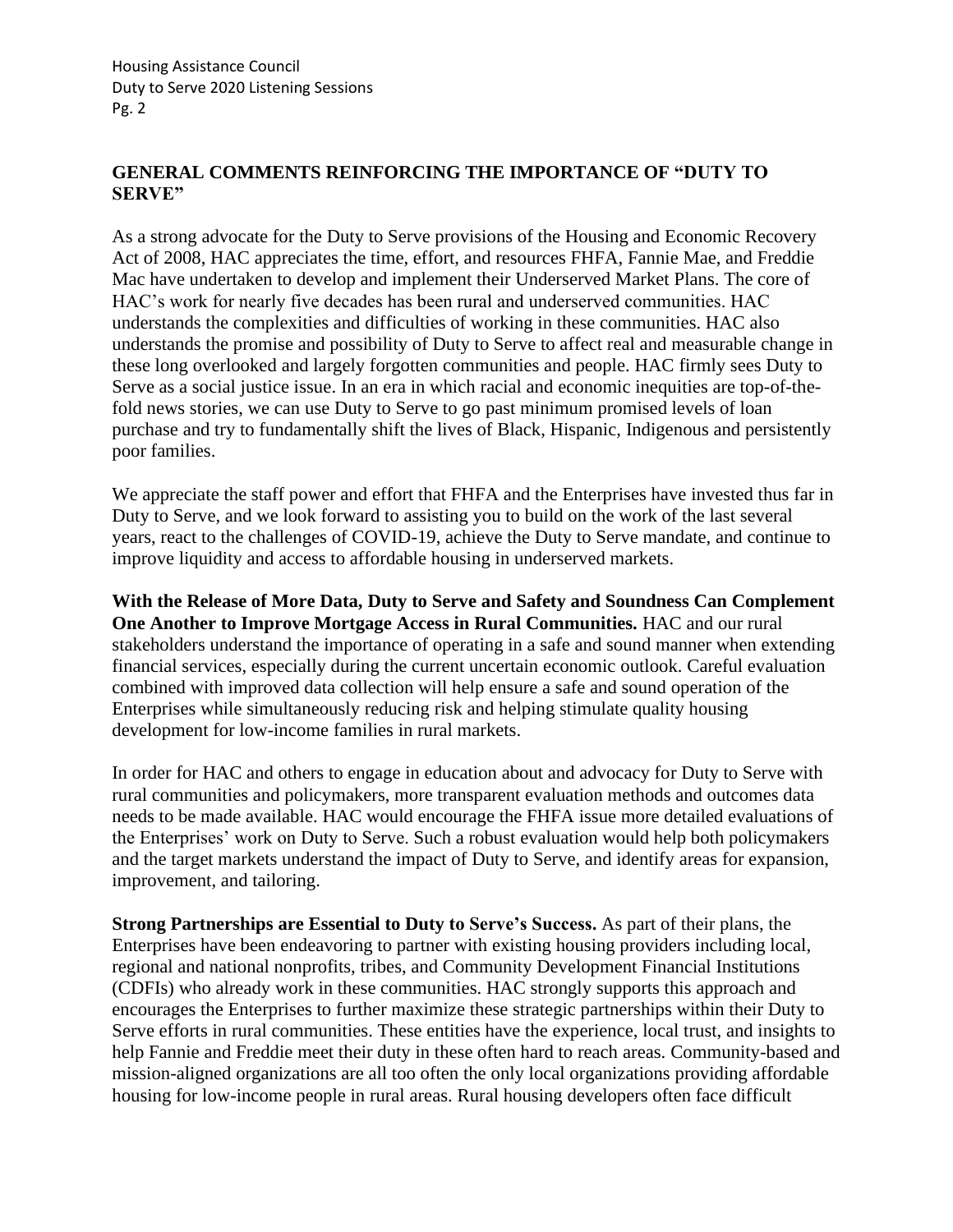problems that may not be as prevalent in urban areas: lack of financial institutions, limited access to markets, and insufficient infrastructure can hinder the development of affordable housing in rural areas. Working within these limitations, community-based organizations are the essential connections that transform public and private funding into affordable homes. Building and expanding these partnerships is more important than ever, as the pandemic strains local rural housing nonprofits and the communities they serve.

To this end, HAC would encourage both the FHFA and the Enterprises to redouble efforts to engage national and community-based practitioners with the expertise, connections, and trust to make Duty to Serve work in rural America.

**Rural America Is Ripe For Investment.** HAC's experience is that rural communities – even the most challenged – to be largely credit-worthy and ripe for investment, provided that relationship building and an understanding of rural nuance is in place. Rural America is not a monolith and is home to many different housing markets. To build on Duty to Serve's early successes, Fannie Mae and Freddie Mac will need to better understand these unique and oftenforgotten markets, and commit meaningful efforts and investment.

# **HAC'S COMMENTS TO THE GSE'S 2020 RURAL MARKET MODIFICATIONS**

**2020 Plan Modifications Should Be Made Only When Absolutely Necessary.** In reviewing the proposed 2020 Plan Modifications from the Enterprises, there are numerous areas – both in the rural section and in other sections – where modifications are proposed to remove or decrease loan purchase goals.<sup>1</sup> While it is understandable to be cautious regarding potential market impacts of the pandemic, HAC would encourage the Enterprises and the FHFA to maintain current plan milestones and loan purchase goals wherever possible. One of the critiques of the Duty to Serve plans over the first three years has been that the loan purchase goals haven't been ambitious enough to truly move the needle for rural markets, and further scaling those goals back could give credence to that critique.

HAC would encourage the Enterprises to only make modifications to Duty to Serve loan purchase goals when truly necessary.

**2021 Plans Should Establish More Ambition Purchase Goals.** Looking forward to 2021 Plan Extensions, the Enterprises should consider building on their hard work by further expanding their purchase goals, rural-tailored product offerings, and general outreach. The need for access to capital is still very much present and growing in rural places, and the next set of plans is an opportunity to address those challenges and opportunities head-on.

More robust purchase goals could help inspire real buy-in from sometimes-skeptical rural communities. Both Enterprises were able to exceed – sometimes significantly – their 2018

[https://www.fhfa.gov/PolicyProgramsResearch/Programs/Documents/DTS-RFI-Proposed-2020-Plan-Modifications-and-2021-](https://www.fhfa.gov/PolicyProgramsResearch/Programs/Documents/DTS-RFI-Proposed-2020-Plan-Modifications-and-2021-Plan-Extensions.pdf) [Plan-Extensions.pdf](https://www.fhfa.gov/PolicyProgramsResearch/Programs/Documents/DTS-RFI-Proposed-2020-Plan-Modifications-and-2021-Plan-Extensions.pdf)

<sup>&</sup>lt;sup>1</sup> Federal Housing Finance Agency. "Request For Input On Fannie Mae And Freddie Mac 2018-2020 Duty To Serve Plan Modifications And 2021 Extensions." September 2020.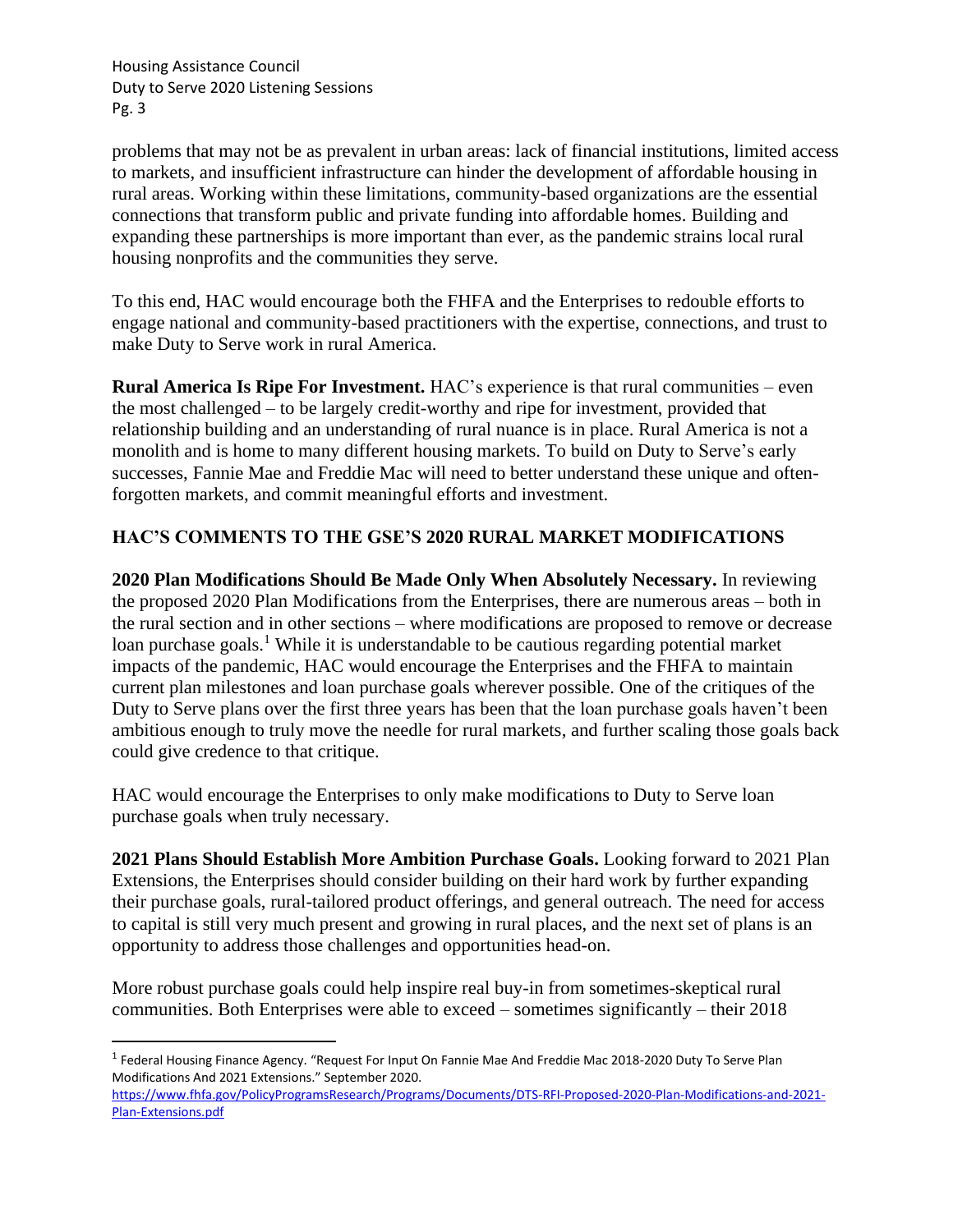targets.<sup>2</sup> This positive result is a promising sign of the potential that Duty to Serve holds for underserved markets. However, it also indicates that more ambitious goals might be appropriate for the 2021 Plan Extensions.

In the two maps below, the Enterprises' 2019 rural loan purchases are displayed. The orange areas are where Fannie Mae and Freddie Mac respectively did not make any loan purchases in 2019, and these orange areas generally coincide with high needs rural areas.



 $2$  FHFA 2018 Report to Congress. June 11, 2019. Pg. 29. [https://www.fhfa.gov/AboutUs/Reports/ReportDocuments/FHFA\\_2018\\_Report-to-Congress.pdf](https://www.fhfa.gov/AboutUs/Reports/ReportDocuments/FHFA_2018_Report-to-Congress.pdf)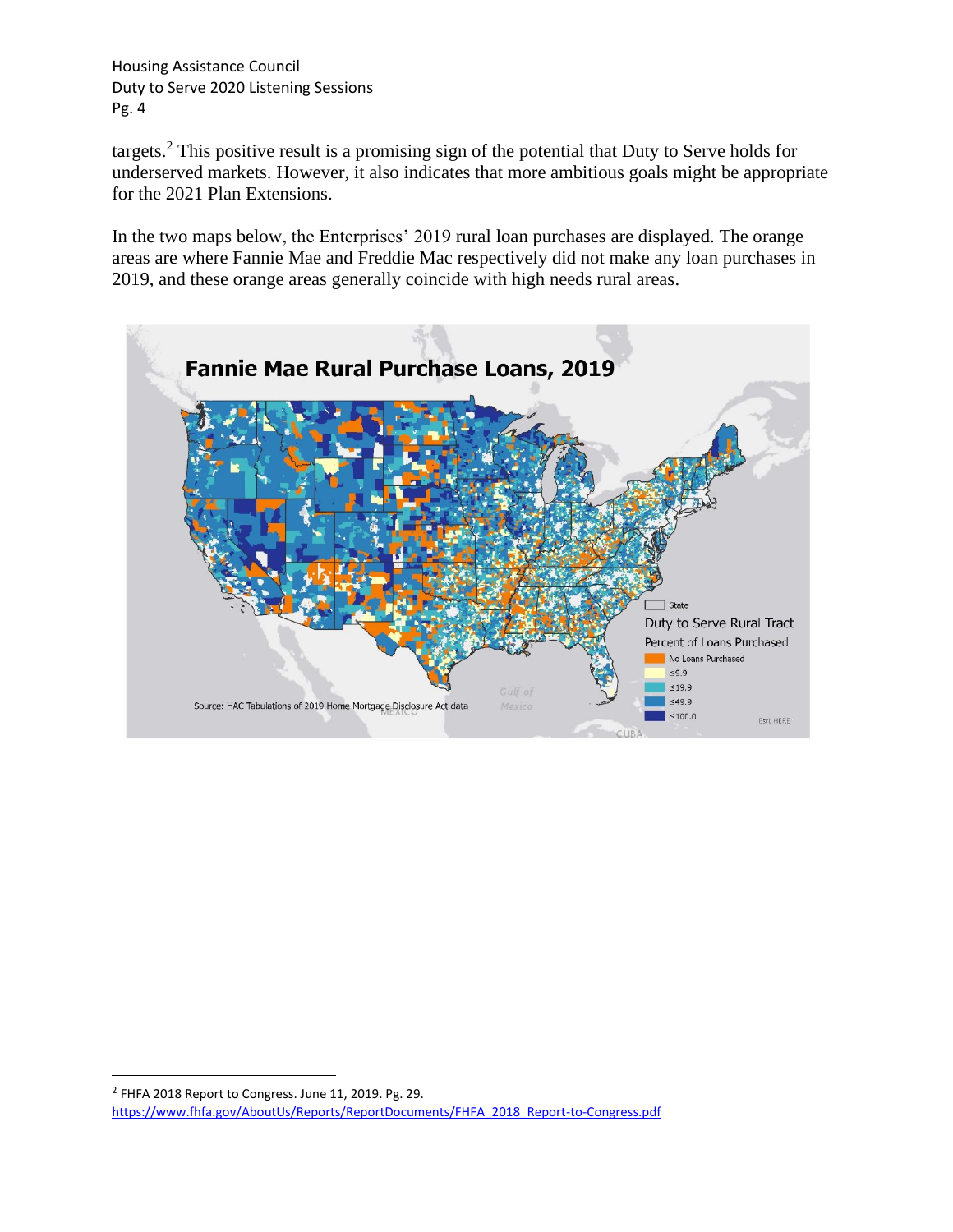

The next phase of Duty to Serve should also build upon the rural relationships that the Enterprises have been fostering over the past few years, especially with local, regional and national nonprofits, tribes, and CDFIs. The lending models that these organizations have developed work in their communities, and the Enterprises plans would benefit from taking the lessons learned by these local organizations into account when developing appropriate rural products.

And finally, as discussed earlier in this letter, a redoubled effort to engage in proactive outreach to rural communities and small financial institutions would help make key players aware of the obligation that the Enterprises have to service rural places and the opportunities that that obligation could bring to rural financial systems. Without a robust level of both local and national awareness about Duty to Serve and its intended impact, its reach will be limited and the Enterprises will not truly become a presence in rural markets.

**Internal Plan Oversight Should Be Consolidated at Each Enterprise to Improve Efficacy.** It has been HAC's experience that the Enterprises' approach to Duty to Serve is often segmented by their lines of business and initiatives (Single family, Multifamily, etc.). As such, the flow of information and potential strategies and solutions may not be fully realized by this division and fragmentation. To help improve a more coordinated and synergistic approach, HAC recommends and encourages both Enterprises to establish a dedicated coordinator or coordinating team to help to provide a more comprehensive and wholistic approach to their DTS efforts and requirements.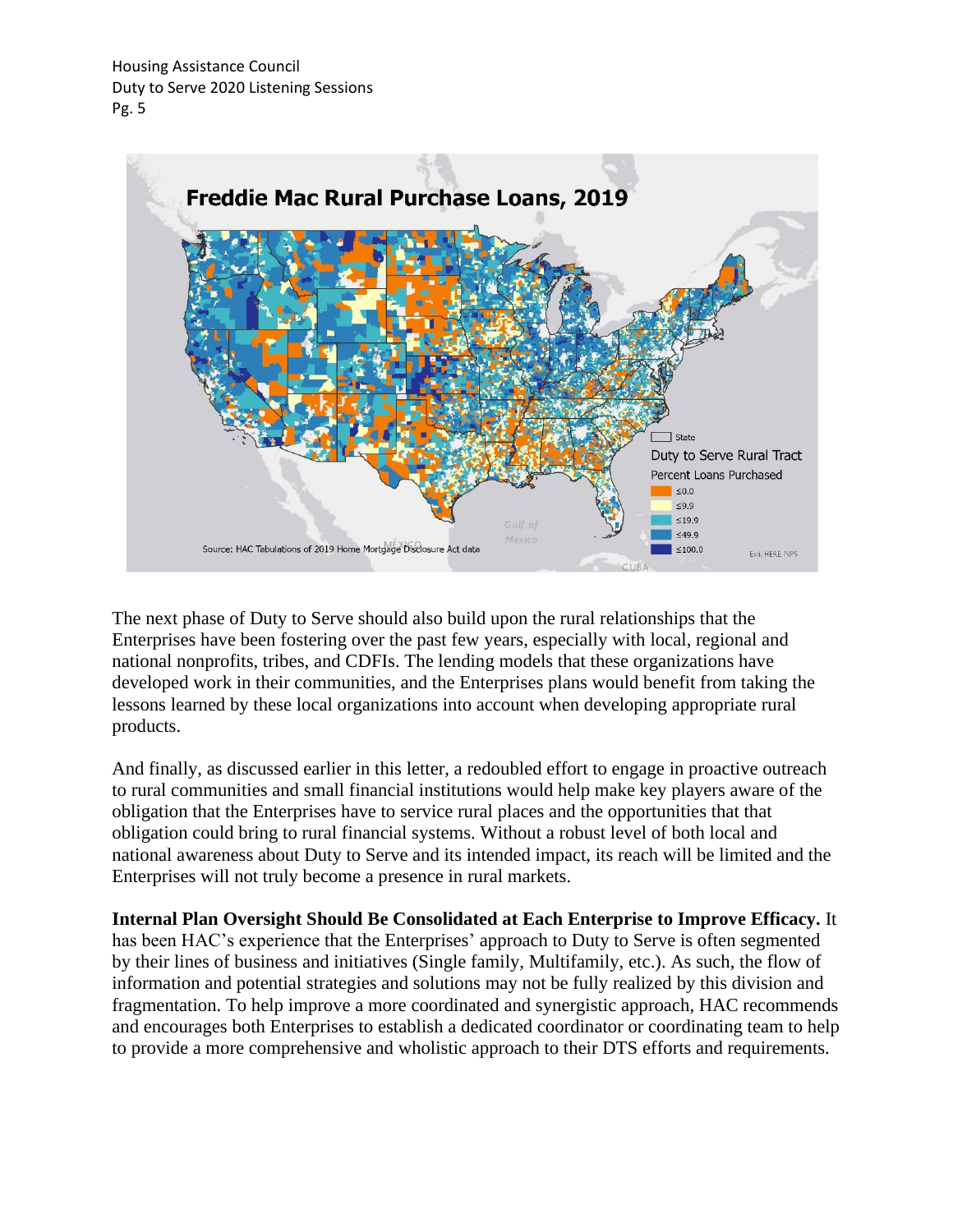**COVID-19 Will likely Impact Rural and Underserved Markets Differently and Exacerbate Longstanding Inequities.** The COVID-19 pandemic is a global health crisis affecting nearly every community - including rural America. While there are still many uncertainties, the health crisis changes daily and the pandemic's impact on rural communities continues to grow and evolve. As of October 19, 2020, there were more than 1 million reported cases of COVID-19 and approximately 23,000 associated deaths in communities outside of metropolitan areas. All but 4 counties outside of metropolitan areas now have reported COVID-19 cases, and nearly 80 percent of outside metro counties have also reported associated deaths related to the virus.

Initial impacts of COVID-19 were greatest in urban communities and these areas still have the largest share of cases and deaths. Rural COVID case now outpace the rural population as a whole and the rural share of COVID-19 cases continues to rise nationally. On October 19, 2020, 21 percent of new cases and 25 percent of new deaths were reported outside of metropolitan areas. There have been several instances of extremely high per-capita infection rates in rural areas - notably on some Native American lands and communities with meat packing and correctional facilities. From September 19- October 19, the rural case and death rates increased most dramatically in the plains and upper Midwest, as well as in some Appalachian and southern communities.



Rural COVID-19 Cases/Deaths as a Percentage of U.S. Total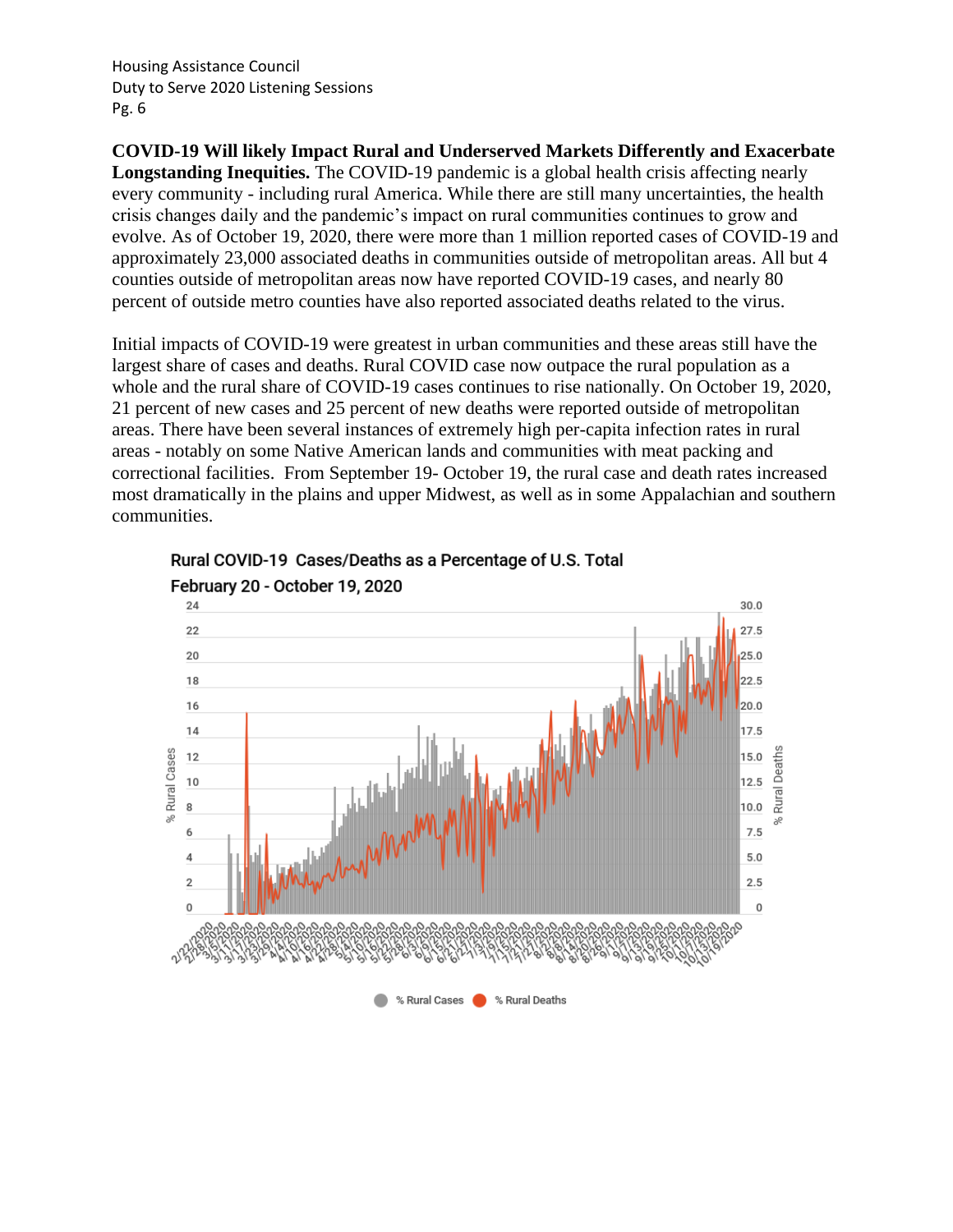HAC is encouraged by the Enterprises' attention to COVID but also underscores the likelihood that while COVID came later to rural and underserved communities its impacts to the economies and housing markets may last longer and have a more deleterious effects that only serve to exacerbate longstanding inequities in these communities. HAC has developed a multifaceted response to help rural communities and housing providers reposition in a time of unprecedented crisis. We implore FHFA and the Enterprises to not overlook these or reduce Duty to Serve in light of this circumstance as these are the communities that may suffer and lose the most ground.

**Continually Strive to Improve the DTS Colonias Definition.** In the final Duty to Serve Rule some of the high-needs rural regions and populations identified in the regulation, including Middle Appalachia, the Lower Mississippi Delta, Native American Lands, Farmworkers, and persistent poverty areas, provided relatively detailed definitions for targeting and assessment under the rule. Guidance for the colonias definition, on the other hand, did not include detailed lists of colonia communities and instead called on the GSEs to work with researchers, lenders, and housing providers to "specifically identify the census tracts that contain colonias."<sup>3</sup>

HAC supports the work and effort by Fannie Mae to better identify and understand colonias markets with the goal of enhancing access to mortgage finance in colonias communities and the border region.

# **HAC'S COMMENTS TO THE GSE'S 2020 MANUFACTURED HOUSING MARKET MODIFICATIONS**

HAC views Duty to Serve requirements as an important tool for expanding access to affordable housing and improving economic conditions in many rural communities – a resource that will be extremely important as the nation works to address and rebound from the COVID-19 pandemic. The GSEs' work in the manufactured home market over the last few years is important, yet more still needs to be done. Home Mortgage Disclosure Act (HMDA) data indicates this need for affordable finance with approximately 70 percent of all home purchase loans involving a manufactured home being high cost. This is not the time to pull back or severely curtail work over the long-term.

# **Manufactured Housing is Particularly Important to High Need Rural Communities.**

Manufactured housing is an important part of the housing stock in many rural communities. While they are relatively uncommon in many urban and suburban areas-particularly in large concentrations, manufactured homes represent at least one in five occupied units in 39 percent of all outside metropolitan area (rural) counties which amounts to 458 jurisdictions. For 258 rural counties, manufactured homes represent at least one in every four occupied housing unit Manufactured housing is prevalent in some of the most economically depressed parts of rural America. Manufactured homes make-up 20 percent or more of the occupied housing stock in more than half of the nation's 328 persistently poor, jurisdictions that have experienced poverty of 20% or higher for the last three decades, rural counties. For over half (56%) of the rural

<sup>3</sup> Federal Housing Finance Agency. *Enterprise Duty to Serve Underserved Markets Final Rule.* 12 CFR Part 1282 pp 135: [https://www.fhfa.gov/SupervisionRegulation/Rules/RuleDocuments/2016%20Duty%20to%20Serve%20Final%20Rule\\_For%20W](https://www.fhfa.gov/SupervisionRegulation/Rules/RuleDocuments/2016%20Duty%20to%20Serve%20Final%20Rule_For%20Web.pdf) [eb.pdf](https://www.fhfa.gov/SupervisionRegulation/Rules/RuleDocuments/2016%20Duty%20to%20Serve%20Final%20Rule_For%20Web.pdf)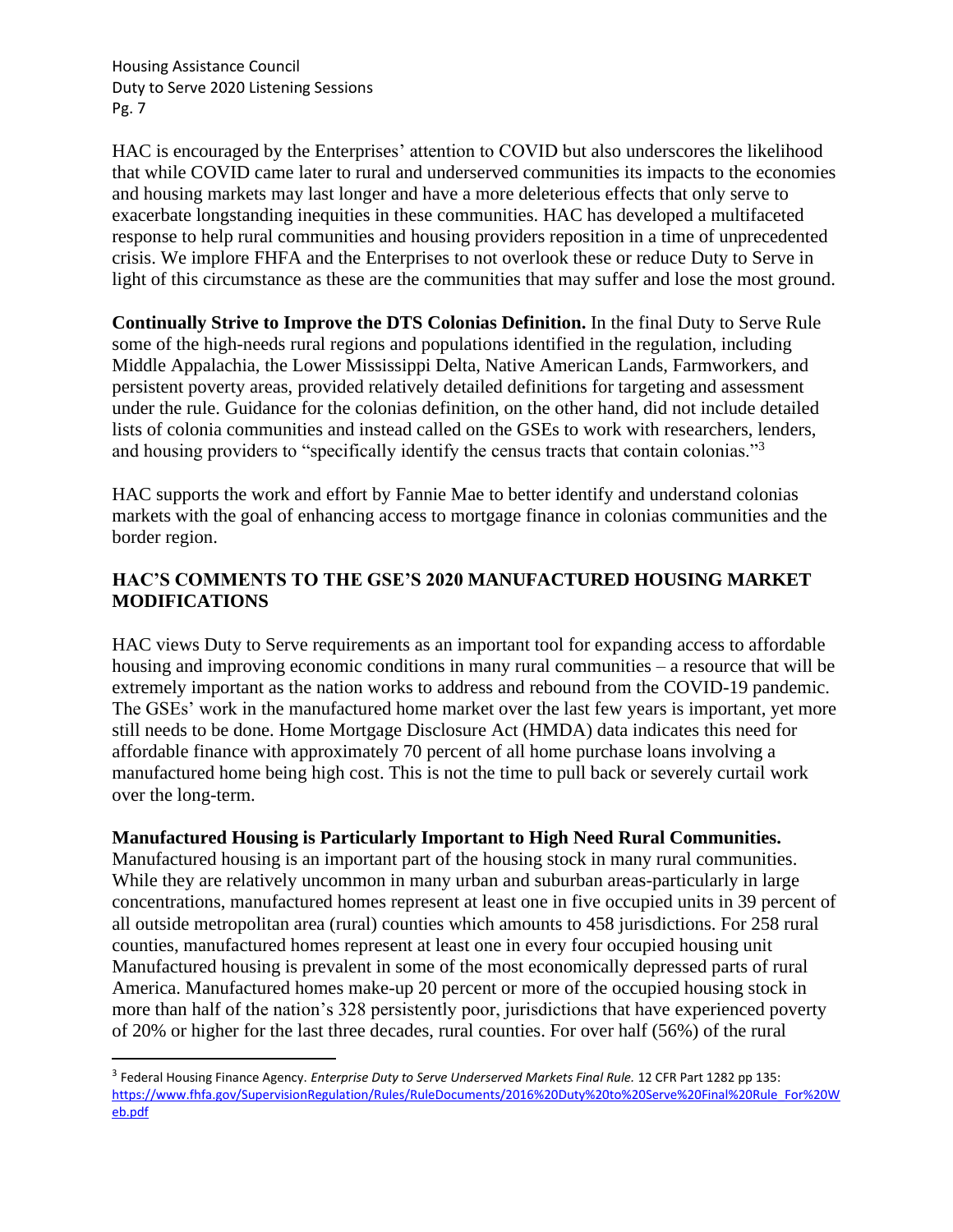counties in the DTS designated Middle Appalachia high need region, manufactured homes represented at least one out of every five occupied homes. Thirty-eight percent of the rural counties in the Lower Mississippi Delta high need region similarly rely on manufactured housing to such a high degree. Map A1 in the appendix highlight the prevalence of manufactured housing in these areas, specifically the rural southeast and southwest.

'**High Cost' Lending for Manufactured Home Constrains Its Potential – Especially in** 

**Rural Markets and for Rural Minorities.** Of the many different issues facing manufactured housing, likely the most prevalent, particularly in rural areas, is elevated financing costs. These high financing costs serve as a significant burden for many low-income families. In 2019, approximately 65 percent of all home purchase loans involving a manufactured home were high cost (interest rates exceeding by a considerable amount the interest rate charged on a similar prime rate loan).<sup>4</sup> Such high percentages are a chronic issue and, following form, the 2019 rates were like the 2018 and 2017.

The rates of high-cost lending are extreme for rural minorities purchasing a manufactured home. For example, 87 percent of the home purchase loans involving a manufactured home for rural Black or African American borrowers were high cost compared to 58 percent of similar loans for rural white non-Hispanic borrowers. In certain high need regions and for certain populations almost all loans involving a manufactured home are high cost.

Personal property or chattel loans are a major reason for the extreme share of loans involving a manufactured home being classified as high-cost loans. Chattel loans are personal property loans, like an automobile loan, and come with considerably higher interest rates that the standard 30 year mortgage loan. Approximately 44 percent of all 2019 home purchase originations involved a manufactured home were personal property loans.<sup>5</sup> Approximately 94 percent of personal property home purchase loans were high cost compared to 52 percent for standard mortgage  $loans.<sup>6</sup>$ 

**Overly Conservative Goals Will Result in Limited Impact.** HAC understands that the COVID-19 pandemic is affecting all communities and achieving loan purchase targets – in already underserved markets, will likely be more difficult to perform. It is, however, precisely at times like this when having a well-functioning home finance market is of possibly greatest importance. While many housing markets outside of urban centers have been remarkably strong<sup>7</sup>, it is the lower-income, underserved areas, where manufactured housing is more prevalent, that proposed changes and plan extensions could most negatively impact.

<sup>&</sup>lt;sup>4</sup> This research followed the FFIEC set threshold of interest rates exceeding the prime interest rate charge on a similar loan by 1.5 percent or more for first liens and 3.5 for secondary liens.

<sup>5</sup> This is HMDA 2019 first lien, home purchase loan involving an owner-occupied (primary residence) manufactured home, 1 to 4 units, where the status of how the home is secured provided (exempt and na cases removed). We also removed records classified as open-ended loans.

<sup>&</sup>lt;sup>6</sup> Standard loan refers to home purchase loans that are securitized with both the property and home.

<sup>&</sup>lt;sup>7</sup> La Monica, Paul R. 2020. Markets Now: Housing Markets is Still Going Strong and Propping Up Economy. CNN 8/18/2020. As of 10/14/2020, this article can be found at the following url[: https://www.cnn.com/2020/08/18/investing/housing-market-eco](https://www.cnn.com/2020/08/18/investing/housing-market-eco-nomy-home-depot-earnings/index.html)[nomy-home-depot-earnings/index.html](https://www.cnn.com/2020/08/18/investing/housing-market-eco-nomy-home-depot-earnings/index.html)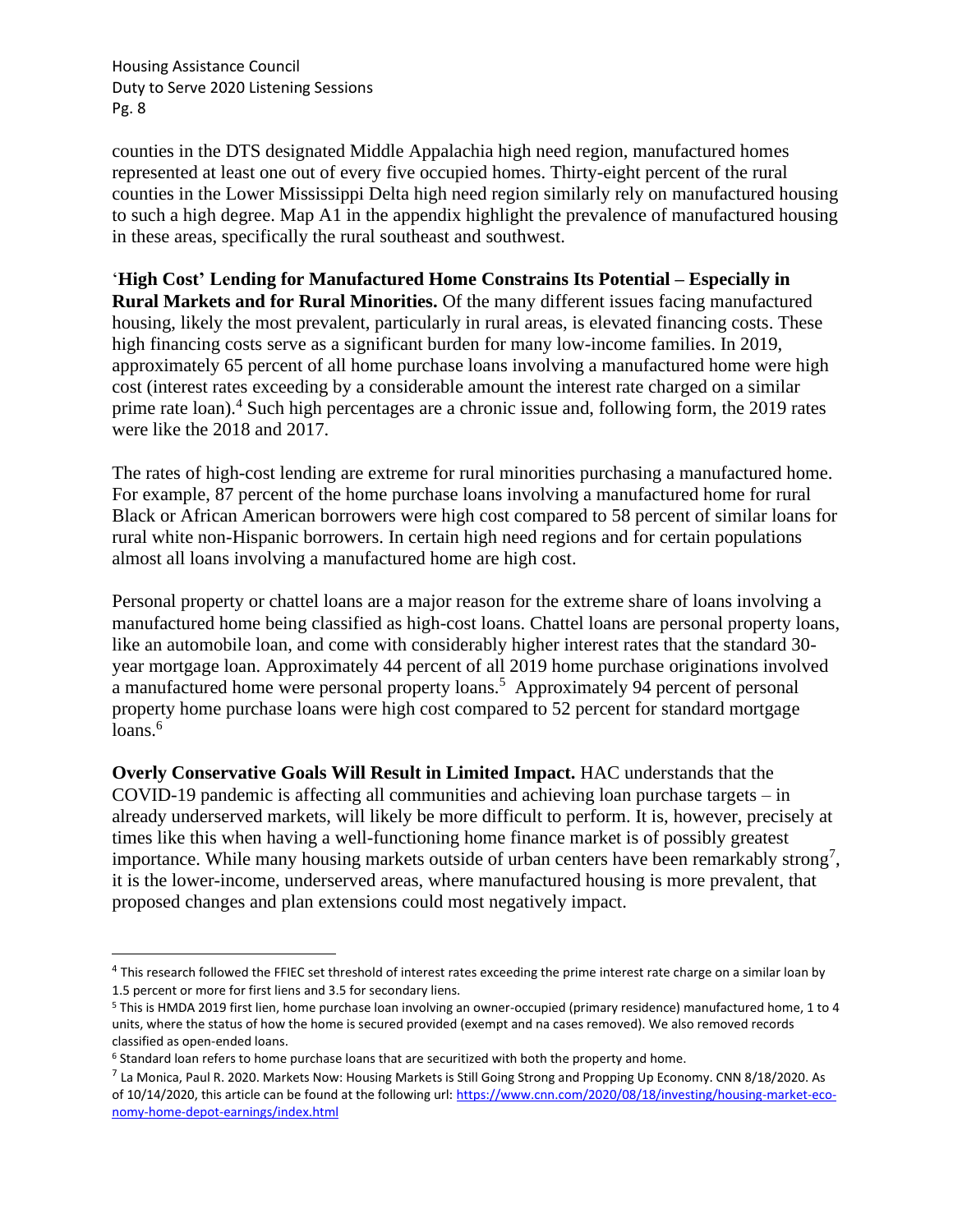For example, 87 percent of 2019 home purchase loans involving a manufactured home in the lower-Mississippi Delta high need region, representing 5,488 originations, were high cost. Ninety-six percent of the loans involving a manufactured home originated to Black and/or African American borrowers were high cost-1,200 out of 1,251. A little more than a third (37%) of the 992 Black and/or African American borrowers that took out personal property loans even though they directly owned the ground the home sat on. This suggests at least some of these borrowers could have used their land to securitize the loan thus obtaining a standard term mortgage as opposed to the high-cost chattel loans. Duty to serve plans can hopefully ensure that no borrower gets a high cost loan when they can avoid it. Reductions in efforts mean reductions in help to such markets and families.

HAC believes the Enterprises provide more support for traditional lending products in the manufactured housing market. The goal should be to improve both access and affordability both of which are likely best achieved with loans that are securitized with both the home and land. The GSE's should continue efforts at improving personal property or chattel lending, but to focus on more on loan products that are in standard use for site-built homes and are more likely to be of lower costs to the consumer.

**HAC Supports Efforts That Promote More Stable And Affordable Housing Arrangements For Manufactured Home Communities.** Manufactured housing communities, home to about 40 percent of all such housing units, represent an important part of the housing stock in certain communities.

# **HAC'S COMMENTS TO THE GSE'S 2020 PRESERVATION MARKET MODIFICATIONS**

Some of the most vulnerable rural residents rent their homes. Yet there are not enough decent, affordable rentals for those who need them, and a notable portion of them are endangered by expiring use restrictions, physical aging or both. Preservation of affordable rental housing in rural America remains an important component of the Enterprises' Duty to Serve.

**The Need For Rural Rental Preservation.** Cost burdens and physically inadequate housing affect rural renters. Even before the coronavirus pandemic began, housing costs were a significant problem for rural renters, as they were for urban and suburban residents. Almost 40 percent of renters in places outside metropolitan areas (750,000 households) were cost burdened in 2018, paying more than 30 percent of their income for rent and utilities.<sup>8</sup> Cost burden rates in rural America increased from 2009 to 2017, with a particularly striking jump for rural renters with incomes \$20,000-\$49,999. Their cost burden rate rose a full 10 percentage points from 26 percent in 2009 to 36 percent in 2017.<sup>9</sup>

<sup>&</sup>lt;sup>8</sup> Joint Center for Housing Studies of Harvard University (JCHS), America's Rental Housing 2020, [https://www.jchs.harvard.edu/americas-rental-housing-2020.](https://www.jchs.harvard.edu/americas-rental-housing-2020)

<sup>9</sup> Andrew Dumont, Rural Affordable Rental Housing: An Exploration of Need, Federal Support, and the Low Income Housing Tax Credit, presentation at Freddie Mae Rural Housing Research Symposium, 2019, [https://sf.freddiemac.com/resources/an-exploration-of-need-federal-support-and-the-low-income-housing-tax](https://sf.freddiemac.com/resources/an-exploration-of-need-federal-support-and-the-low-income-housing-tax-credit)[credit.](https://sf.freddiemac.com/resources/an-exploration-of-need-federal-support-and-the-low-income-housing-tax-credit)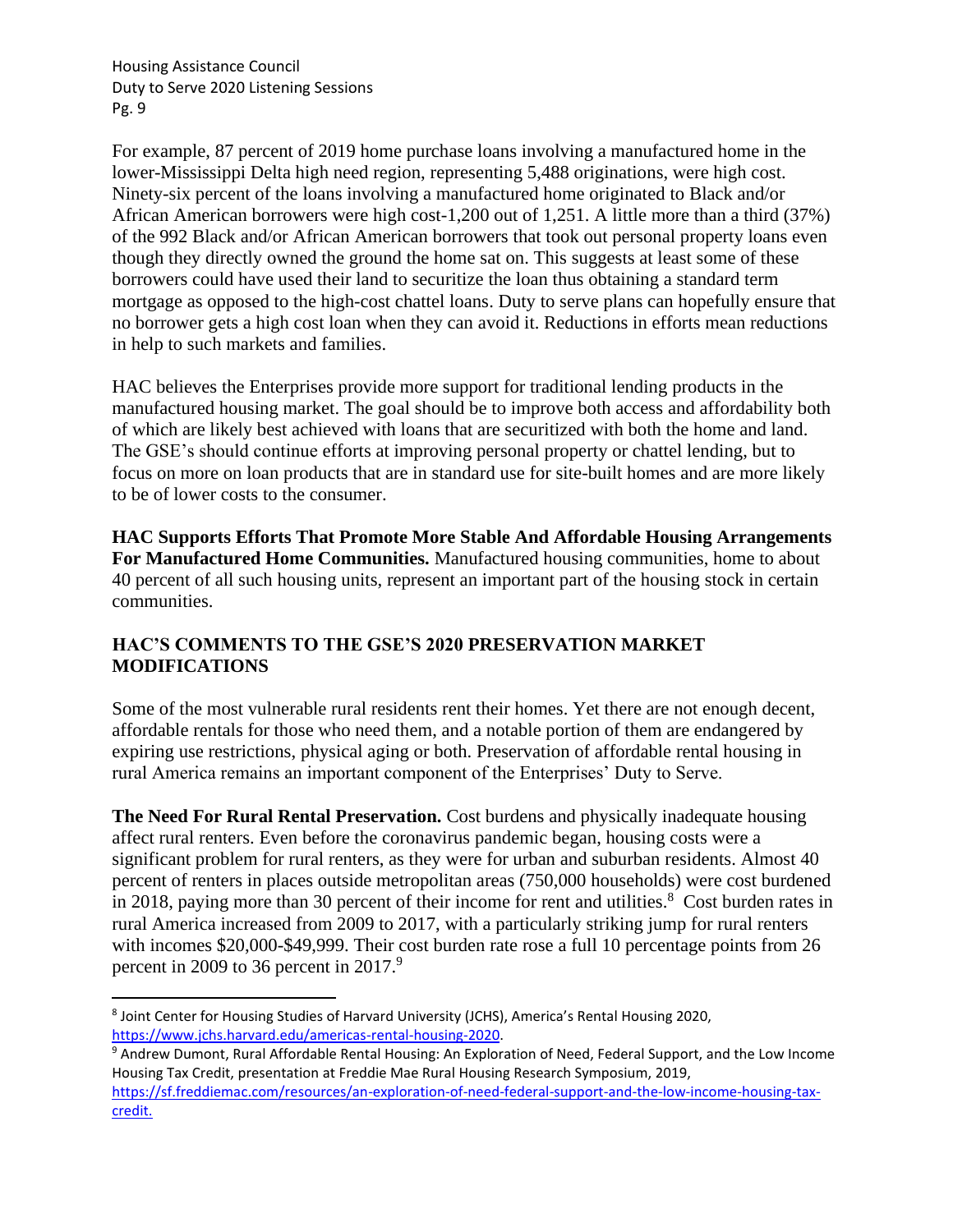At the same time, rural renters experience a disproportionately high rate of physically inadequate housing. Nationwide, 14.8 percent of inadequate rental units are outside metro areas, although only 11.7 percent of all rental units are there.<sup>10</sup> Substandard housing is particularly problematic for Native American renters, 6.6 percent of whom occupy such units. Native American and Hispanic renters in nonmetro areas are also more likely than others to live in overcrowded homes, with rates at 13.9 percent and 12.5 percent respectively.<sup>11</sup>

**USDA-Financed Rental Housing Is At Risk.** Although the supply of affordable rural rental housing is already unable to meet the current need, it is declining further as rental properties with U.S. Department of Agriculture (USDA) Section 514 and 515 mortgage loans are leaving the programs and their affordability requirements. Currently over 13,000 Section 515 properties provide more than 415,000 affordable rental homes across rural America. The vast majority of them were constructed before 1990. As their mortgages reach maturity, if there is no intervention, an average of over 16,000 Section 515 units will be lost each year from 2028 to 2032. Losses will then continue at an even faster pace through 2045, and by 2050 no Section 515 units will remain. $^{12}$ 

The mortgage maturity problem is compounded by owners' ability to prepay their mortgages in some situations. As of 2016, about 5,300 Section 515 properties (38.2 percent of properties, encompassing over 150,000 units) were eligible to prepay.

Preserving Section 515 stock is expensive. The 2016-2025 cost for physical repairs and improvements alone has been estimated at  $$4.728$  billion.<sup>13</sup> Yet preservation is essential, because replacing lost units would be even more expensive than preservation and Section 515 tenants have few other options. Over 60 percent of them are seniors and people with disabilities. Their annual income averages only  $$13,600$ .<sup>14</sup> Not surprisingly, 80 percent of Section 515 tenants rely on rental assistance, the majority through USDA's Section 521 Rental Assistance program. More than one-third of the unassisted tenants are cost-burdened, paying more than 30 percent of their income for rent.

<sup>10</sup> JCHS, Table W-6,

https://www.jchs.harvard.edu/sites/default/files/Harvard JCHS\_ARH\_2020\_Appendix\_Tables\_Revised.xlsx. <sup>11</sup> JCHS, p. 35.

<sup>&</sup>lt;sup>12</sup> Housing Assistance Council, Rental Housing for a 21<sup>st</sup> Century Rural America: A Platform for Preservation (Washington, DC: HAC, 2018), p. 49,

[http://www.ruralhome.org/storage/documents/publications/rrreports/HAC\\_A\\_PLATFORM\\_FOR\\_PRESERVATION.p](http://www.ruralhome.org/storage/documents/publications/rrreports/HAC_A_PLATFORM_FOR_PRESERVATION.pdf) [df.](http://www.ruralhome.org/storage/documents/publications/rrreports/HAC_A_PLATFORM_FOR_PRESERVATION.pdf)

<sup>&</sup>lt;sup>13</sup> CoreLogic, Inc. and RSM US LLP, USDA Rural Development Multi-Family Housing Comprehensive Property Assessment (March 1, 2016), [https://www.rd.usda.gov/files/reports/USDA-RD-CPAMFH.pdf.](https://www.rd.usda.gov/files/reports/USDA-RD-CPAMFH.pdf) The analysis also covered USDA's other rental housing programs, estimating an additional \$782 million cost over 20 years for properties in the Section 514/516 farmworker housing, Section 538 rental housing guarantee and Multi-Family Preservation and Revitalization (MPR) portfolios.

<sup>&</sup>lt;sup>14</sup> Bruce W. Lammers, Results of the 2019 Multi-Family Housing Annual Fair Housing Occupancy Report, Unnumbered Letter (December 5, 2019), [https://www.rd.usda.gov/sites/default/files/RDUL-MFHannual1.pdf.](https://www.rd.usda.gov/sites/default/files/RDUL-MFHannual1.pdf)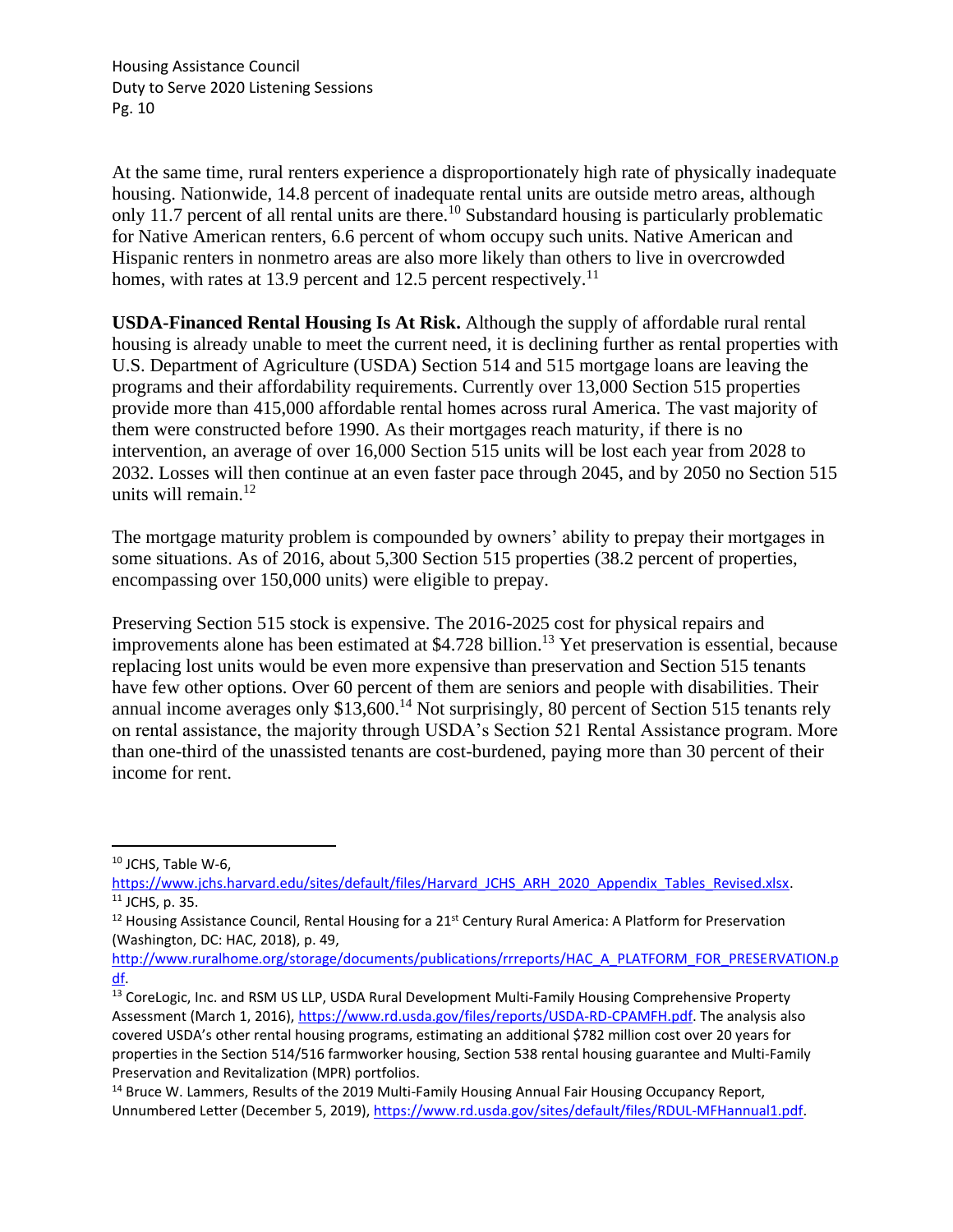**The Coronavirus Pandemic Further Endangers Rural Rental Housing.** The coronavirus pandemic is adding new rural housing preservation needs in rural, suburban and urban places. The lack of sufficient rental assistance to make up for tenants' lost incomes poses a new threat to the existence of affordable housing, especially units with small or nonprofit owners.

Across the country, including in rural places, low- and moderate-income tenants have lost jobs or income because of the coronavirus pandemic. As a result, many have been unable to pay some or all of their rent. Owners of properties with rental assistance such as USDA's Section 521 Rental Assistance, HUD Housing Choice Vouchers or HUD Section 8 Project-Based Rental Assistance can recertify tenants' incomes to show tenants can afford to pay less, so the rental assistance increases and the owner's income remains stable.

Not all properties with lower-income tenants have rental assistance, however. These include unsubsidized affordable properties, known as naturally occurring affordable housing or NOAH.<sup>15</sup> Many Low-Income Housing Tax Credit (LIHTC) units fall into this category as well; the most recent available data from HUD show that between 35 and 60 percent of LIHTC households do not receive rental assistance.<sup>16</sup> While LIHTC units without rental assistance<sup>17</sup> and NOAH units<sup>18</sup> may not be affordable for the very lowest-income renters, they are important parts of the affordable housing stock.

**The GSEs' Role.** Fannie Mae and Freddie Mac play important roles in the preservation of rural rental housing. They are essential in Low Income Housing Tax Credit preservation transactions, both as equity investors and as backers of loans that supplement LIHTC financing. They can support USDA's Section 538 guarantee program by purchasing loans. They can provide resources for technical assistance, research, stakeholder networking and events, including virtual events. HAC appreciates the actions both Enterprises have taken to date in each of these arenas and the commitments they have made for 2020 and 2021.

<sup>15</sup> "Although there's no strict definition, NOAH generally is understood to mean rental housing at least two decades old, short on amenities and affordable without a subsidy." Haisten Willis, "Preserving Affordable Housing: A Look at Programs Designed to Stabilize Communities," Washington Post, March 10, 2020, [https://www.washingtonpost.com/realestate/the-noah-conundrum-maintaining-the-lifeboat-for-affordable-](https://www.washingtonpost.com/realestate/the-noah-conundrum-maintaining-the-lifeboat-for-affordable-rental-housing/2020/03/18/e3e18aa6-12ba-11ea-bf62-eadd5d11f559_story.html)

[rental-housing/2020/03/18/e3e18aa6-12ba-11ea-bf62-eadd5d11f559\\_story.html.](https://www.washingtonpost.com/realestate/the-noah-conundrum-maintaining-the-lifeboat-for-affordable-rental-housing/2020/03/18/e3e18aa6-12ba-11ea-bf62-eadd5d11f559_story.html)

<sup>&</sup>lt;sup>16</sup> States reported to HUD that 88.5 percent of LIHTC tenants received monthly rental assistance, but for 35 percent of units they reported the amount of assistance was zero. Dollar amounts were reported for 40 percent of units and no amounts were indicated for another 25 percent; thus it appears that at least 40 percent, and possibly as many as 65 percent, may receive rental assistance. Conversely, then, 35 to 60 percent do not receive rental assistance. U.S. Department of Housing and Urban Development, Understanding Whom the LIHTC Serves: Data on Tenants in LIHTC Units as of December 31, 2017 (Washington, DC: HUD, December 2019), p. 25, [https://www.huduser.gov/portal/sites/default/files/pdf/LIHTC-TenantReport-2017.pdf.](https://www.huduser.gov/portal/sites/default/files/pdf/LIHTC-TenantReport-2017.pdf)

<sup>&</sup>lt;sup>17</sup> U.S. Department of Housing and Urban Development, Understanding Whom the LIHTC Serves: Data on Tenants in LIHTC Units as of December 31, 2017 (Washington, DC: HUD, December 2019), Table 10, [https://www.huduser.gov/portal/sites/default/files/pdf/LIHTC-TenantReport-2017.pdf.](https://www.huduser.gov/portal/sites/default/files/pdf/LIHTC-TenantReport-2017.pdf)

<sup>&</sup>lt;sup>18</sup> National Low Income Housing Coalition, "Naturally Occurring Affordable Housing Benefits Moderate Income Households, but not the Poor," Memo to Members, November 7, 2016[, https://nlihc.org/resource/naturally](https://nlihc.org/resource/naturally-occurring-affordable-housing-benefits-moderate-income-households-not-poor)[occurring-affordable-housing-benefits-moderate-income-households-not-poor.](https://nlihc.org/resource/naturally-occurring-affordable-housing-benefits-moderate-income-households-not-poor)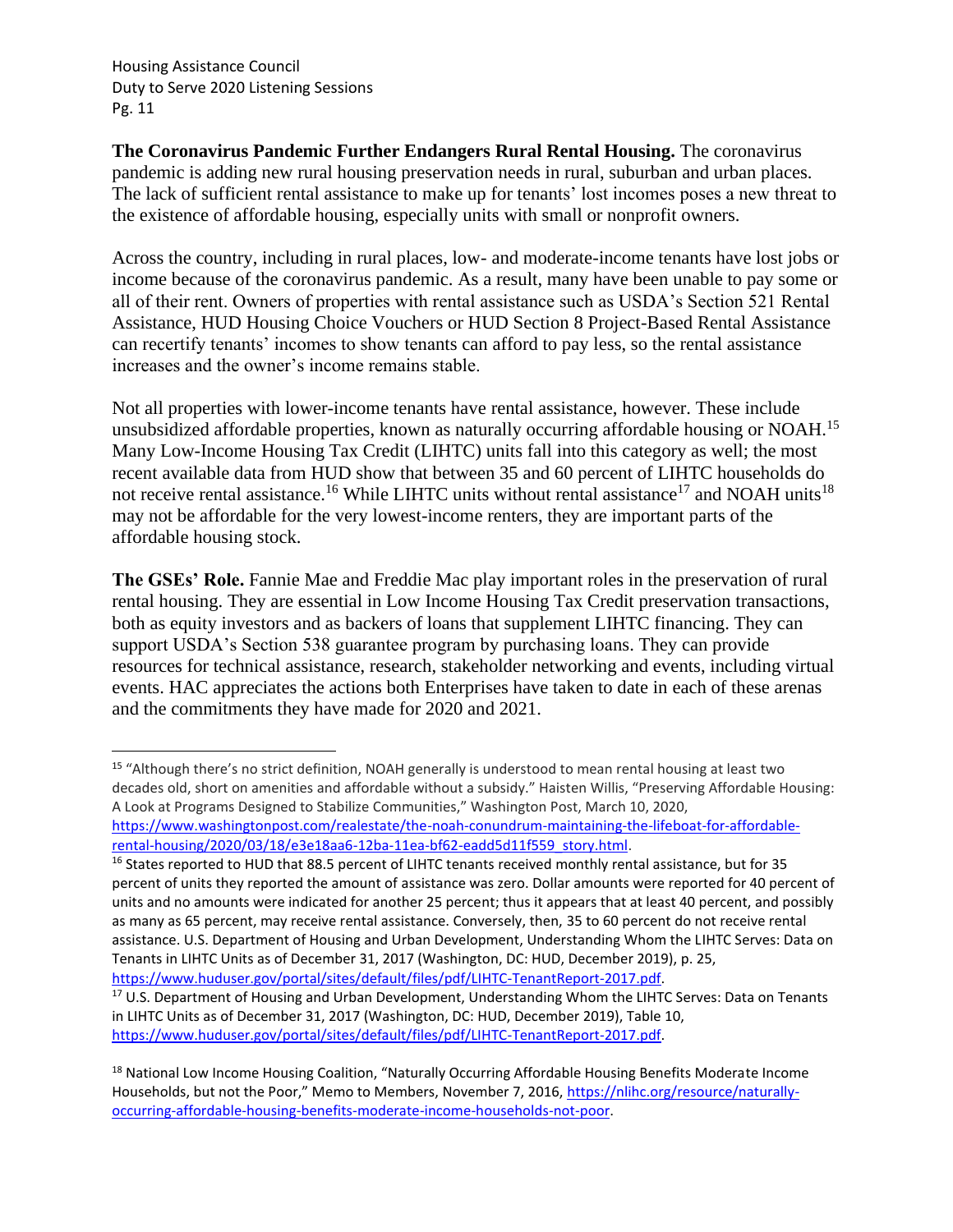**The Proposed Plans For 2020 And 2021 Focus On Safety Rather Than Action.** While HAC acknowledges the Enterprises' actions to date, we are disappointed that the Enterprises plan to continue providing only the least risky, least costly supports for rural rental preservation. The proposed activities – which include providing technical assistance, developing a loan product enhancement in order to purchase rural preservation loans, purchasing small multifamily loans from small Community Development Financial Institutions, and developing a tool to help identify rural properties with LIHTC or Section 8 assistance – are helpful, but insufficient.

Rural rental preservation work has not stopped because of the pandemic. Yet the Enterprises are proposing not to purchase rural preservation loans in 2020 and 2021. Freddie Mac's proposed amendments strike its 2020 objective to purchase loans to preserve Section 515 properties, without explanation and without substituting anything else. Likewise, Freddie Mac proposes to delete a 2020 objective to develop and release a loan offering that would support the Section 538 program. It does propose to make LIHTC equity investments under several objectives relating to serving rural needs but, again, while these are helpful, they are not enough.

Fannie Mae proposes to revise a previous commitment to purchase small multifamily loans from lenders with under \$10 billion in assets and instead purchase only from CDFIs below that asset threshold. As a CDFI, HAC strongly supports the role of CDFIs in rural rental preservation. But Fannie Mae's narrative does not explain why this pool of eligible lenders should be narrowed.

Fannie Mae also proposes that in 2021 it will "consider [emphasis added] coupling debt with LIHTC equity and/or relaunching Fannie Mae's permanent loan option for the construction, acquisition, or rehabilitation of rural multifamily properties through the USDA's RD 538 program." It is reasonable to expect that, after having several years to consider the Duty to Serve obligations for rural rental preservation, Fannie Mae should be able take action in 2021.

In addition to purchasing loans in 2021, the Enterprises should also:

- Support CDFIs and other mission-driven lenders in complex preservation deals by helping to cover their costs or lowering fees.
- Invest equity or debt in the preservation loan funds of CDFIs.
- Make small grants to preservation purchasers, particularly nonprofit organizations, to cover some of the costs involved in preservation transactions.

**The Enterprises Can Help Preserve Properties Without Rental Assistance.** Fannie Mae and Freddie Mac can also play important roles in addressing the additional preservation needs developing because of the coronavirus recession. Affordable housing without government support, or with some aid but no rental assistance, is endangered by the lack of ongoing rental assistance, unemployment insurance or other aid for those who have lost income in the current recession.